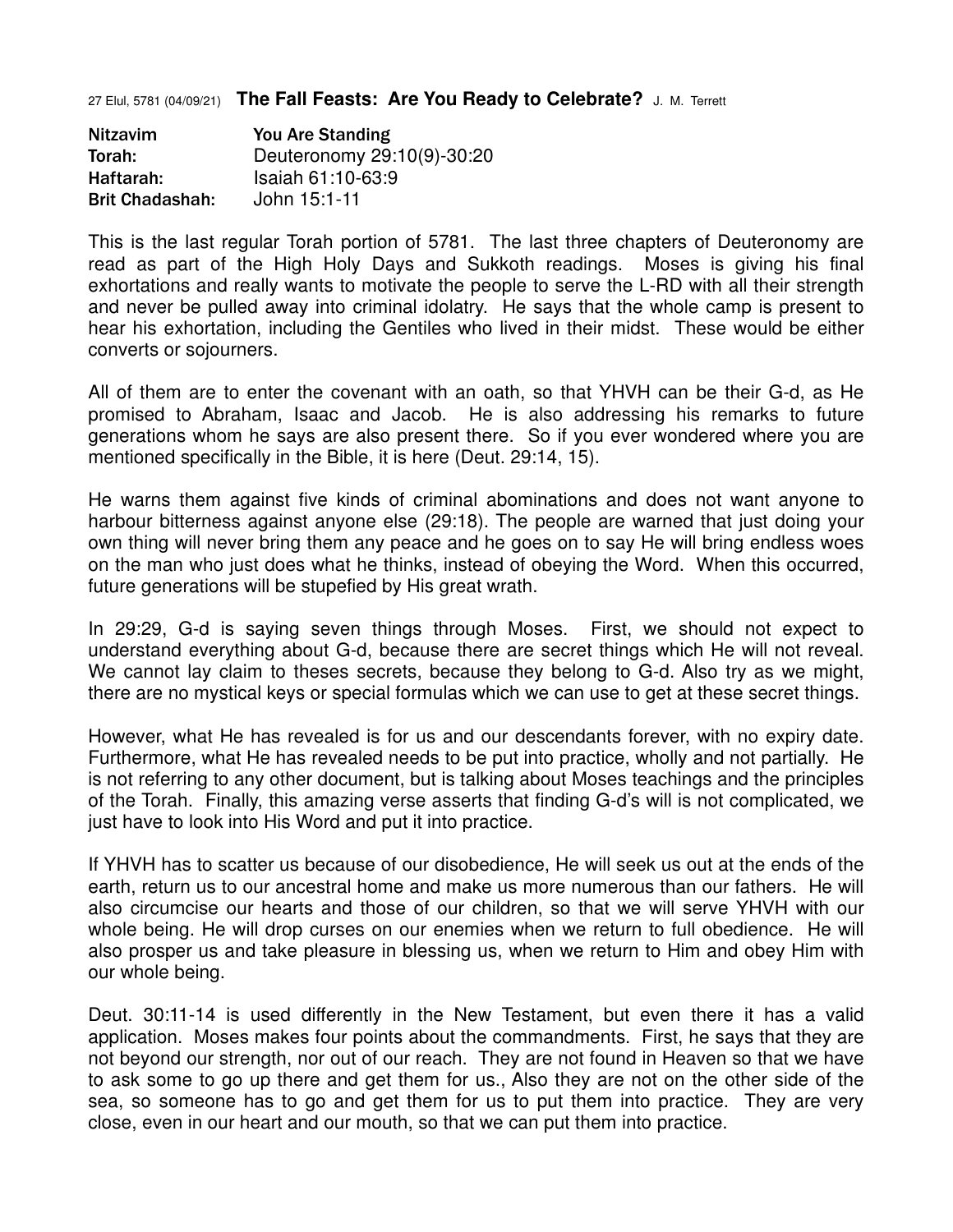In the New Testament, we encounter Paul teaching the the Law is a curse and too heavy for us to bear. He is not referring to the teachings of the Torah, but to the thousands of traditions and rules that have ground up around it and which are impossible for us to keep them all. The Torah is not like that, because it is a straightforward call to believe and to obey as we avoid all and any forms of idolatry and fornication.

The Torah, even with its secret things, was designed for the human psyche and it describes what maximum fulfillment looks like. It also graphically describes what complete degradation looks like. G-d is placing two choices before us. We can either choose life and good or seek for death and evil. And we must choose, because not making a choice is a choice and places you among those who seek death and evil.

He emphasizes that obedience to all that which the Torah prescribes will bring blessing and cause the people to multiply in the land. This is provided the people do not stray and bow down to serve other gods. If this were to occur, the people would perish and not prolong their days in the land they are going to possess.

He reiterates our need to choose, but this time we have six choices. We can choose life and good or death and evil, which is really a choice between blessing and cursing. Our life depends on loving YHVH and obeying His Word. When we obey, we will prolong our days in the land and dwell in the land which YHVH promised to give to Abraham, Isaac and Jacob.

Moses is quite eloquent and makes it really clear what the consequences will be, both when we obey and when we disobey. It is not a matter of luck or the product of any supposed control we can exercise over G-d. There is no room for negotiating a watering down of any of the commandments. It will always be an all or nothing proposition.

As the people obey G-d and see the wonderful things G-d will be doing for them, they will lose any desire to serve other gods and will eventually understand that not only is our G-d the best G-d, but that there are no other gods but Him. The sophisticated and seductive idolatry and fornication of the present inhabitants of Canaan is to be eradicated because it is the principle cause for the coming police action.

If the people succumb to any of this criminal paganism, G-d will exercise and even more violent police action against the offenders. There is never to be any middle ground between the Torah and paganism, even in our world which is becoming increasingly bullied into adopting the foul politically correct agenda. Our world is saying increasingly that when it comes to religious belief, no one is wrong and everybody is right.

This so far from what the Torah and the Gospel teach, that even at the expense of suffering increased persecution, we must never deviate from the Word. We must also never let anything of the pagan world take root in our midst. We would never promote any form of violence against those who do not share our faith, but we will also never let our guard down, because we are moving in a different direction and living for different beliefs and values.

We are heaven bound pilgrims, sojourning through this world as strangers and pilgrims and our show of courtesy and respect for those who do not share our faith, is in no way an invitation to adopt anything which goes against the Torah of G-d. We will always be salty light that is calling them to abandon their darkness and join us on our journey to Glory.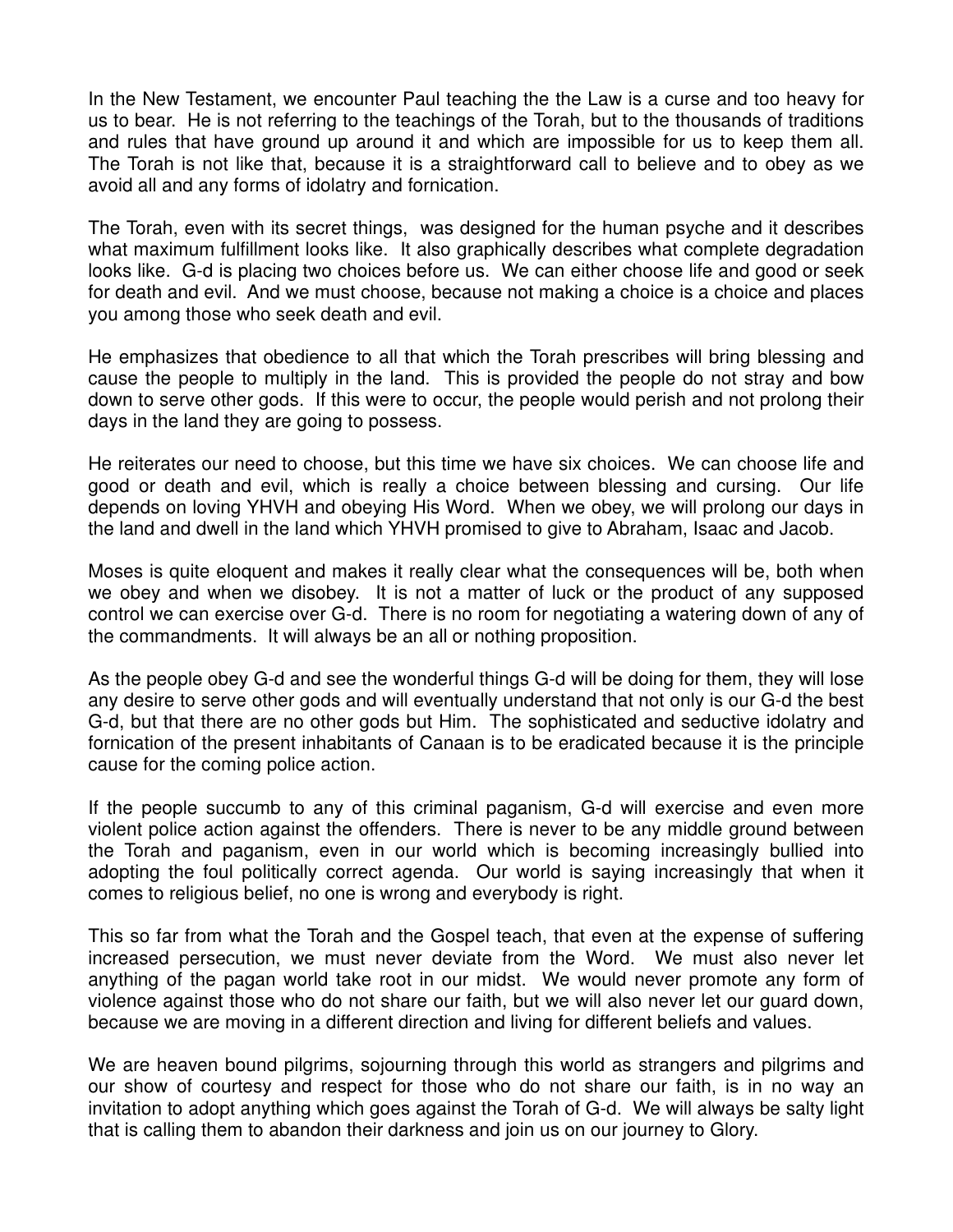## **Sermon: The Fall Feasts: Are You Ready to Celebrate?**

This year marks the 26<sup>th</sup> time I am going through the Fall Feasts and I am looking forward to our annual fall spiritual house cleaning. Our world is constantly trying to get our attention and is trying to distract us from our biblical spirituality. So in three sections, we will do a thorough heart and soul search, as we get ready for another year in the Messiah, and as we also prepare for our powerful Canadian winter.

When I took my first shul, there we not too many Messianic Resources available and I never wanted us to develop into a watered down version of Talmudic spirituality with its intricate, long and complicated Fall Feasts services. I wanted to present a rich, beautiful expression of our faith in our glorious Messiah and not feel that somehow we were missing out of a traditional Jewish observance of the High Holy Days and Sukkoth.

So I accessed a wide variety of Talmudic sources and determined that any observances we practice were both biblical and focused on the Messiah. Some features of what goes on in traditional synagogues is a good expression of biblical truth, but there is so much tradition and so many ceremonies which have little or no basis in the Scriptures. I did not want to lose any observances which reflected our biblical faith in the Messiah of Promise, so I put together a Makzor (liturgical Guide) to make our celebration of these special days as enriching as they deserve.

As you know, there are seven biblical festivals and two historical observances. In Talmudic shuls there are also dozens and dozens of other observances which reflect the history of the Jewish experience, rather than reflecting the Word of G-d and the message of His Messiah. There are actually five New Years in modern Judaism and four fasts which are mentioned in the Bible. There is first the New Year in the L-rd, which is also the new year for the kings. In between Passover and Shavuot, there is also a new year for scholars, followed by a new year for the year and another for the trees.

We are celebrating the New Year for the Year, which is also called the Festival of Trumpets. There are three spring feasts of the L-rd (Passover, Unleavened Bread and First Fruits), one summer festival (Shavuot) and finally, three fall festivals (Rosh Hashanah, Yom Kippur and Sukkoth). Chanukah occurs midwinter and Purim happens just before spring.

So I have developed a Messianic Jewish approach to the fall feasts which is outlined in the pages of our Makzor. If you want to slip in to a Talmudic shul and see how they celebrate the Fall Feasts, prepare to spend a very long time in intricate services, with almost endless chants and any number of special traditional prayers. Rosh Hashanah and Yom Kippur are when the synagogues are jam packed and while there is always a little room for visitors, most people have to pay for their seats – anywhere from \$6-800 for an individual seat to \$2-3,000 for a family. We do not charge for any of our services and instead of endless fundraisers, we are supported by the regular tithes and offerings of our members.

Even with our Makzors, we do not always do our services the same way each year, but they do contain all of the basics which are derived from the Bible and from elements of a traditional synagogue service which reflect aspects of biblical truth. And even though each community must of necessity develop its own set of traditions, we will continue to draw a clear line between what the Bible teaches and how it has been applied over the years.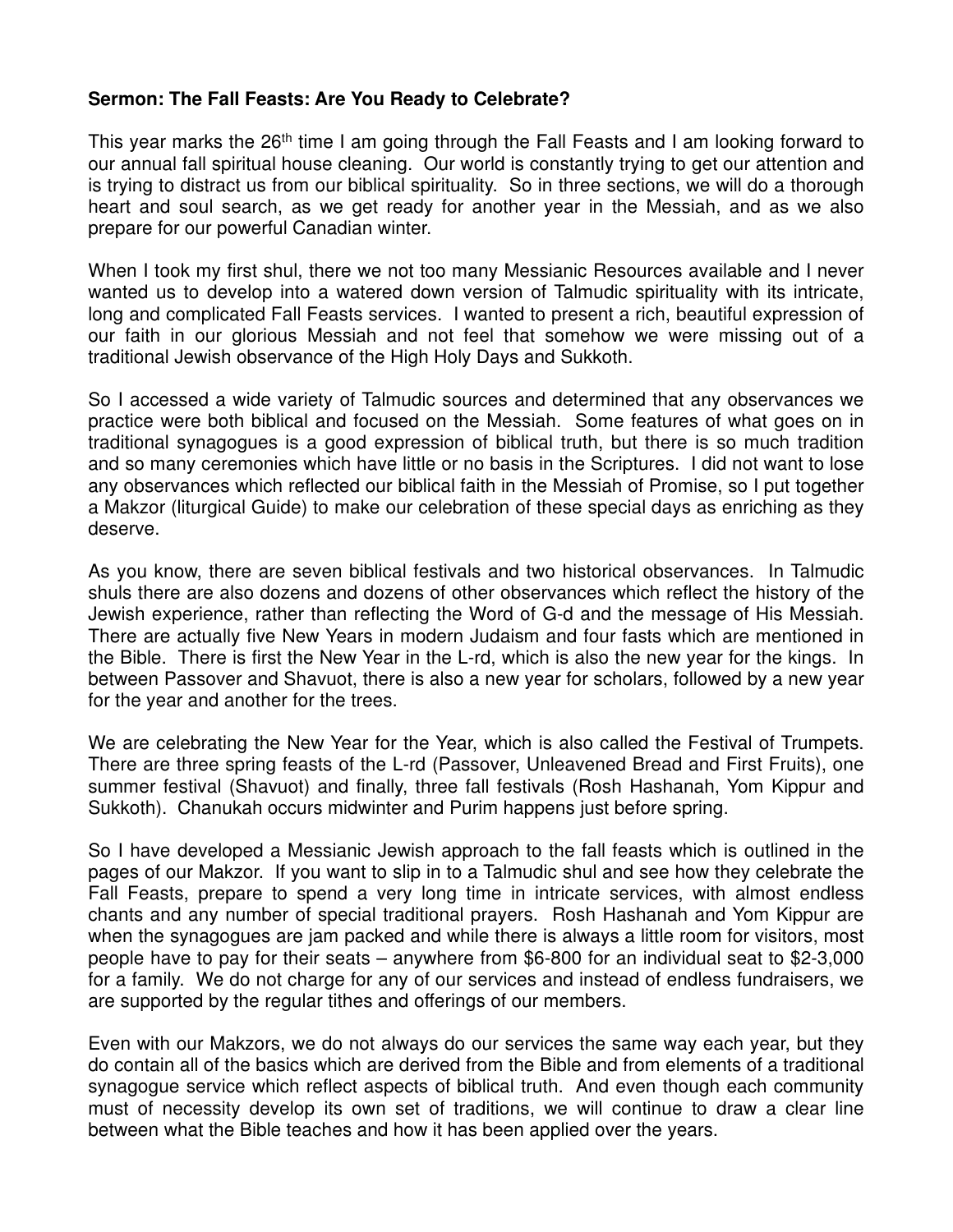There is very little that is spontaneous in a Talmudic synagogue because they have so many rituals and prayers to go through. In many churches the opposite seems to be true as some believers feel that being spontaneous is the only way to be lead of the Holy Spirit and that planning ahead puts us at risk of quenching the guidance of the Holy Spirit. While they feel that they are being spontaneous, they usually end up doing the same things the same way with very little variety or change.

For us, the truth lies in between being spontaneous and planning ahead. After the destruction of the first temple a synagogue form of worship was adopted with four elements: prayer praise, preaching and fellowship. All churches of all denominations base their services on this simple model. As long as these four elements are present, there is no one order of service or level of spontaneity which needs to be followed, as long as all things are done decently and in order. The same needs to be true when it comes to how we are going to handle oiur Makzors.

There are basically three groups of services in the Fall Feasts. There are three for Rosh Hashanah, four if you include Shabbat Shuvah. And during these three services we perform three rituals and have two special readings. We also bless our children at various points during our services.

On the Eve of Rosh Hashanah we bid farewell to all unfinished business we have not been able to get to, over the previous year and with the Hatarat Nedarim certificate we are set free to start the New Year off with a clean slate. During this same service we also have two special readings: Unetane Tokef, which describes the awesome majesty of the day and Hineni, where we open ourselves up and welcome divine scrutiny. During the Erev service, we this year we will also be presenting the Aleinu (It is Our Duty) chant to see about including it as a regular feature of our regular Siddur service.

During the Rosh Hashanah services, we recite the three sections of Avinu malkeinu prayer and recite the three sections of the standing prayer (Shemoneh Esrei).

In the morning service, we will celebrate our first Shofar blowing liturgy and cover the three main themes of Rosh Hashanah (sovereignty, remembrance and judgment). We will also introduce you to our version of the traditional New Year's greeting. It is traditional to make honey and apple slices available after each service, but because of Covid restrictions, we will put together special packages and hand them out on Shabbat Shuvah.

In the concluding Rosh Hashanah service we will celebrate a second Shofar blowing liturgy and introduce you to a series of readings for the Ten Days of Repentance between Rosh Hashanah and Yom Kippur. Along with a discussion about the Day of the L-rd and the coming Judgment, we will perform our annual Tashlikh (casting off of sins) ceremony.

After ten days, we come to our four Yom Kippur services. Because we take our biblical spirituality so seriously, this is a very intense time of the year with over 18 special services!

On the first evening of Yom Kippur, my daughter will perform Kol Nidre (All Vows) and we will recite the first of two Pesukei D'Zimrah (verses of pruning). Before we chant the Shema, we recite some traditional blessings of the this special prayer. After we recite the seven sections of the Al Hayt (for these sins) prayer, we go home to get some sleep before a very busy day!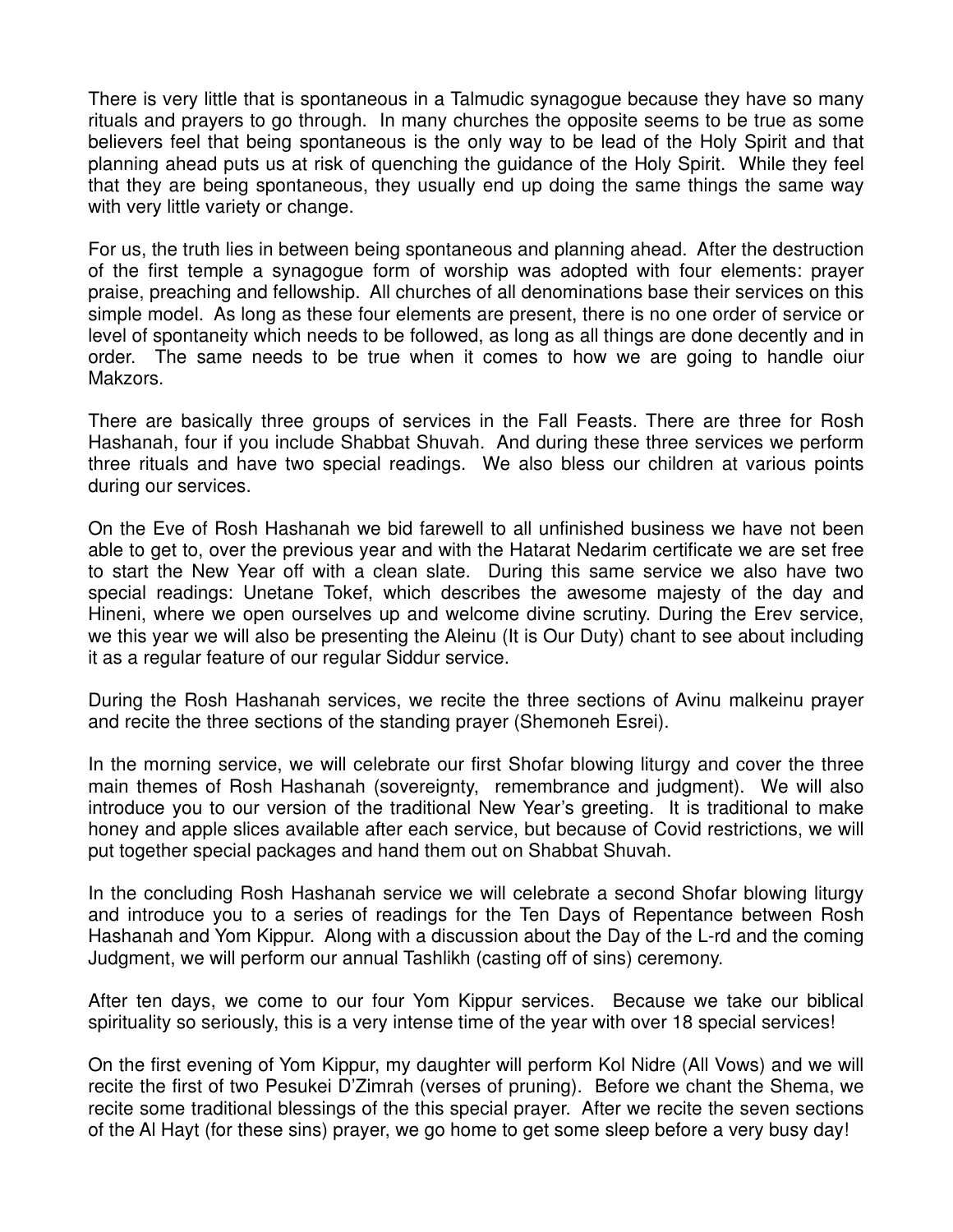On the morning of Yom Kippur we recite our second Pesukei D'Zimrah and run through the Al Hayt for a second time. I usually ask for volunteers to read the blessings between each section of Al Hayt so that I do not lose my verse with so many readings. Then I give my annual sermon on the Avodah (work) ceremony when the High Priest made His annual entrance into the Holy of Holies.

We come back in the afternoon for a discussion of authentic repentance and our annual pilgrimage through the Scroll of the Prophet Jonah. At the concluding Yom Kippur service (Ne'Ilah or locking) we discuss the meaning of practical holiness and examine several portions of the Sermon on the Mount. We reaffirm our confidence in His forgiveness and the service ends with a long, single blast of the Shofar.

During the time between Yom Kippur and Sukkoth, we put up our Sukkah, which will be in our back yard (11634 111A Avenue). Most of the services for Sukkoth will take place in the Sukkah tent and we encourage people to bring both decorations and snacks. A few extra outdoor chairs would also be helpful.

On the Eve of Sukkoth, we meet in the Sukkah, light the festival candles and bless our children. We also bless the Sukkah and welcome the seven special guests (Ushpisin). We discuss the meaning of the festival as we purpose to have nothing but joy over the eight days of this festival.

One Sukkoth morning bless our branches (Lulav) and perform our first branch waving ceremony. We also recite the first Hallel (Ps. 113-118) and discuss the meaning of these special Psalms. We also read various portions from the Bible which deal with Sukkoth and bless our children again.

On the evening of Sukkoth, we bless our Lulav (branches) and have a second waving ceremony. We bless our children again because they and all of you are so important to our community. We sometimes sing a few familiar songs and then discuss passages which deal with the meaning of the festival. It is a reminder that all of our life in this world is temporary and we are really on a generational pilgrimage to the Coming Kingdom, which is our true home. We dwell in tents and engage in vigorous Bible Study. We also pray for seasonal rain.

Once or twice a day over the next three days (Sept. 22-24) we meet in the Sukkah from 3-5 pm and 7-9 pm. We eat snacks and study your favourite portions of the Bible – or portions you would like to have explained. On the Sabbath of Sukkoth, we have a regular service with a special Torah portion and our annual discussion of the Scroll of Lamentations.

This is so that we can temper our joy with wisdom and not feel that we have arrived at home or that all of our troubles will suddenly be over. We take a break from fussing and indulge in some energetic rejoicing. Life should always be more about rejoicing in the provision and protection of our Messiah, than it is about the trails and tribulations we have to go through. He will never leave us nor forsake us, so we always have something to rejoice about, even if we feel that everything else is going wrong in our lives!

We are back in the Sukkah for three more days – 3-5 pm and 7-9 pm, because the fun is not over yet. If it gets cold, bring blankets. We will have some light and a heater. I am interested to see how creative people will get in bringing snacks which your beloved rabbi can eat!